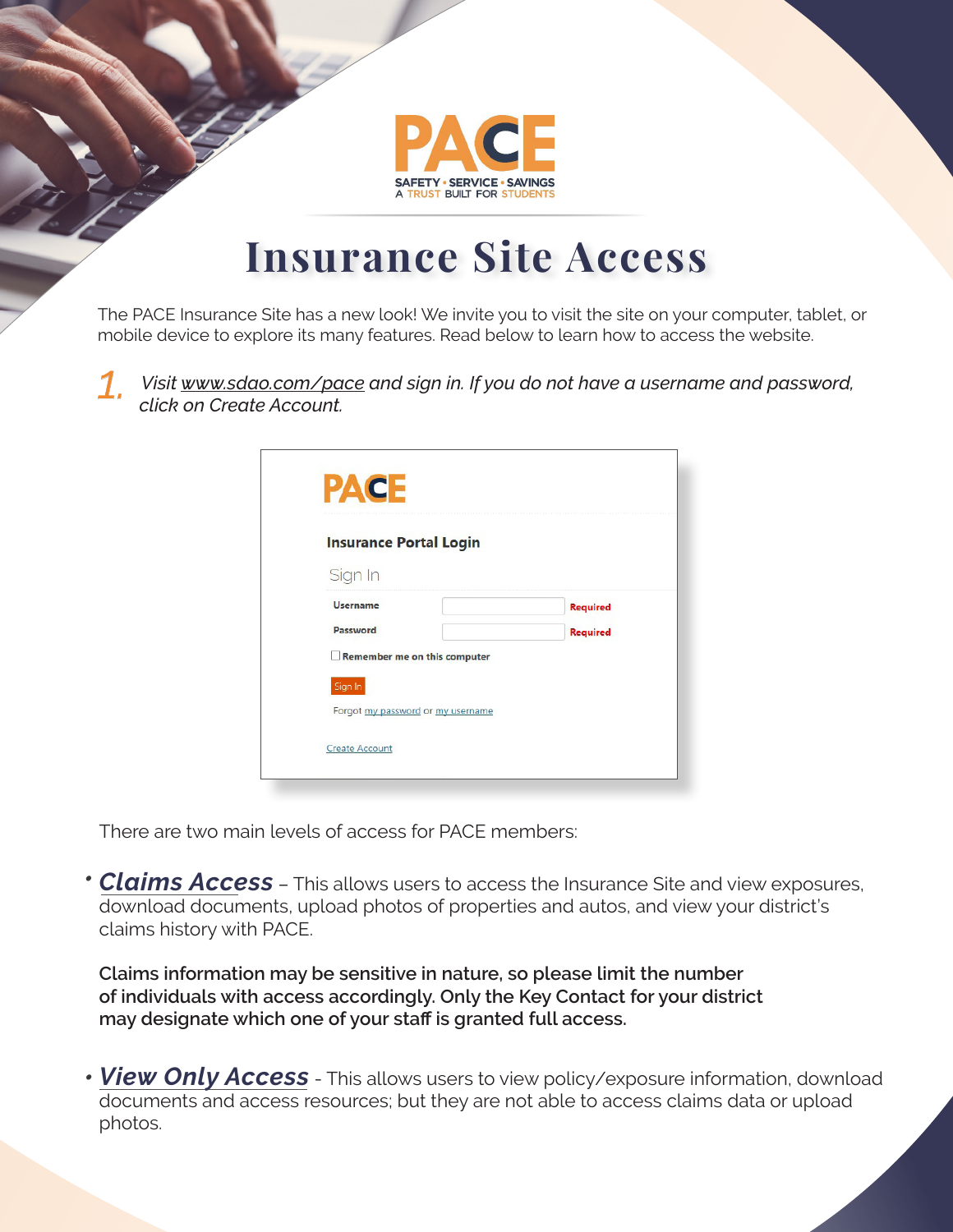

*2. The Member Portal Home Page contains alerts, announcements and a navigation pane on the left-hand side of the page. Select the Insurance tab to access your district's record.*

|   | <b>Property and Casualty<br/>Coverage for Education</b> |                                                                            |
|---|---------------------------------------------------------|----------------------------------------------------------------------------|
|   |                                                         | Home.                                                                      |
|   | Home                                                    | <b>Member Portal Home</b>                                                  |
|   | Insurance                                               | <b>O</b> Announcements                                                     |
|   | $\sqrt{ }$ Reports                                      | Current Year Premium Summary Now Available                                 |
| ଈ | Resources<br>$\checkmark$                               | Current Year Premium Summary for Property Casualty<br>internal SDIS staff. |

## *3. By selecting the Insurance tab, you will be brought to the insurance summary screen.*

The insurance summary screen contains a summary of menus arranged in collapsible panels (press arrow on right-hand side to expand/collapse):

- General Information contact Member Services (memberservices@sdao.com) to make changes
- Contacts contact Member Services (memberservices@sdao.com) to make changes
- Property Casualty shows coverage limits and deductibles
- Workers' Compensation policy information and volunteer roster for those schools with SDIS workers' comp coverage
- Claims viewable only to individuals with claims access
- Best Practices scroll to the bottom panel to monitor your toolkit status, which is updated by PACE Risk Management staff
- Member Services Log identifies activities provided by PACE staff
- Resources contact information for PACE

|                                | <b>Property and Casualty<br/>Coverage for Education</b>       | Test Entity & Sign Out          |
|--------------------------------|---------------------------------------------------------------|---------------------------------|
| <b>谷</b> Home                  | Home / ZZZ School District<br>K<br><b>ZZZ School District</b> |                                 |
| <sup>T</sup> Property Casualty | $\checkmark$<br><b>General Information</b>                    |                                 |
| ❤<br><b>Employee Benefits</b>  | Id                                                            | <b>Entity Type</b>              |
| <b>A</b> Forms                 | 60999<br>$\checkmark$<br>Address1                             | <b>School District</b><br>Phone |
| <b>E</b> Member Services Log   | 125 Z Street                                                  | 541-555-9758                    |
| <b>S</b> Resources             | City<br>$\checkmark$                                          | Zip                             |
|                                | Roseburg                                                      | 97471                           |
|                                | County                                                        | WebSit                          |
|                                | Contacts                                                      |                                 |
|                                | <b>Property Casualty</b>                                      | $\checkmark$                    |
|                                | <b>Employee Benefits</b>                                      | $\ddot{\phantom{1}}$            |
|                                | <b>Best Practices</b>                                         |                                 |
|                                |                                                               |                                 |
|                                |                                                               |                                 |
|                                |                                                               |                                 |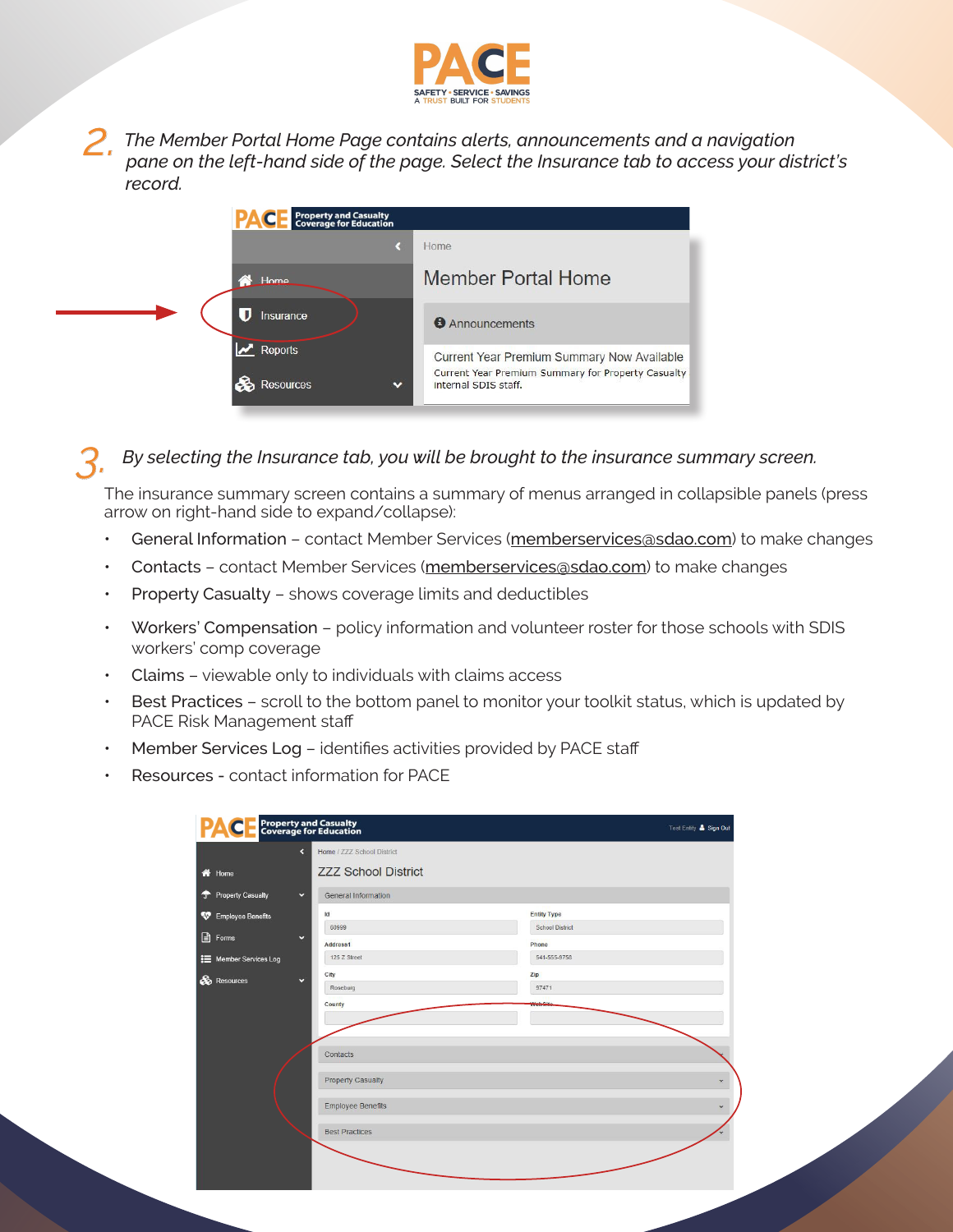

*4. To view details of your insurance coverages, use the navigation pane on the left. For example, for property casualty, select the Property/Casualty link and select the line of coverage you are wanting to see.*

| Property and Casualty<br>Coverage for Education<br>PAC |                                       |                          |  |  |  |  |  |  |
|--------------------------------------------------------|---------------------------------------|--------------------------|--|--|--|--|--|--|
| ⋘                                                      | Home                                  | <b>ZZZ Test District</b> |  |  |  |  |  |  |
|                                                        | <b>Property Casualty</b><br>$\lambda$ | General Information      |  |  |  |  |  |  |
|                                                        | GL                                    | Id                       |  |  |  |  |  |  |
|                                                        | Auto                                  | 42006                    |  |  |  |  |  |  |
|                                                        | Property                              | Address1                 |  |  |  |  |  |  |
|                                                        | Equipment                             | <b>PO BOX 111</b>        |  |  |  |  |  |  |
|                                                        | <b>Extra Items</b>                    | City                     |  |  |  |  |  |  |
|                                                        | Crime                                 | <b>Forest Grove</b>      |  |  |  |  |  |  |

Here you will be able to:

- View your schedules
- Analyze and sort data by using the analysis grid (adds filtering, charts, crosstabs, data export, and printing functionality)

Please contact your agent of record to make coverage changes.

| <b>Property and Casualty<br/>Coverage for Education</b><br><b>PAC</b> |        | Home / ZZZ Test District / GL / GL Analysis Grid |                    |
|-----------------------------------------------------------------------|--------|--------------------------------------------------|--------------------|
| Home                                                                  |        | <b>ZZZ Test District: GL Schedule</b>            |                    |
| <b>Property Casualty</b><br>A                                         | Filter | <b>DO</b> Add Chart                              | e"<br>Add Crosstab |
| GL                                                                    |        |                                                  |                    |